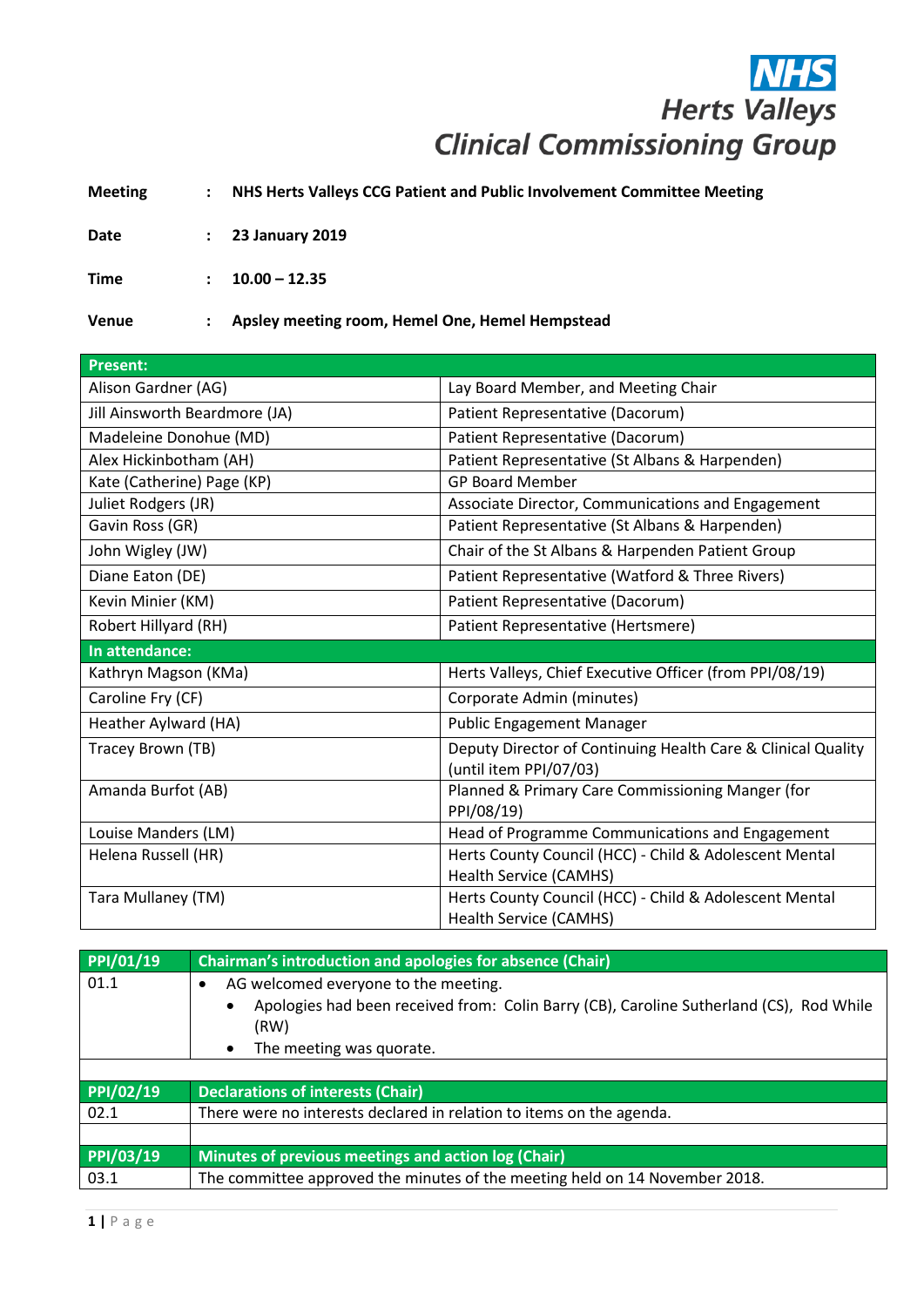| PPI/04/19              | <b>Matters arising and action log (Chair)</b>                                                                                                                                   |  |
|------------------------|---------------------------------------------------------------------------------------------------------------------------------------------------------------------------------|--|
| 04.1                   | The action log was reviewed                                                                                                                                                     |  |
|                        |                                                                                                                                                                                 |  |
| PPI/05/19              | <b>Committee work plan</b>                                                                                                                                                      |  |
| 05.1                   | The key points were as follows:                                                                                                                                                 |  |
|                        | The work plan is being developed but should remain responsive to individual issues as                                                                                           |  |
|                        | they arise.                                                                                                                                                                     |  |
|                        | National GP Survey - results will be ready by July 2019 and this should be included<br>٠                                                                                        |  |
|                        | Feedback will be included on the extended hours contract within GP practices.<br>$\bullet$                                                                                      |  |
|                        | Patient reps have recently been invited to Quality Assurance visits held within each GP<br>$\bullet$                                                                            |  |
|                        | practice. This will be a standing agenda item each meeting - feedback to PPI committee                                                                                          |  |
|                        | on experience                                                                                                                                                                   |  |
|                        | DE informed the group, patient reps are now welcome at the Watford & Three Rivers<br>$\bullet$                                                                                  |  |
|                        | Locality Commissioning Committee meetings, as observers only. This will be very                                                                                                 |  |
|                        | beneficial for communication throughout the locality.                                                                                                                           |  |
| 05.2                   | The committee resolved that as a standing item patient reps will feedback experiences from the                                                                                  |  |
|                        | quality assurance meetings with practices.                                                                                                                                      |  |
|                        |                                                                                                                                                                                 |  |
| PPI/06/19              | <b>Board Assurance Framework (BAF)</b>                                                                                                                                          |  |
| 06.1                   | Following a recommendation made by audit committee, it has been agreed that each board<br>committee will look at this and minute discussions around each risk the committee has |  |
|                        |                                                                                                                                                                                 |  |
| 06.2                   | responsibility for.<br>The following points were made in discussion points:                                                                                                     |  |
|                        | JW asked if this could be explained in more depth.                                                                                                                              |  |
|                        | The group agreed on an educational session with Katy Patrick (deputy head of corporate                                                                                          |  |
|                        | governance) to provide additional clarity on the role of the BAF.                                                                                                               |  |
| 06.3                   | ACTION: Katy Patrick (IG) to give session on BAF, on the next agenda.                                                                                                           |  |
|                        |                                                                                                                                                                                 |  |
| PPI/07/19              | Discharging patients from Accident & Emergency - Watford General Hospital (WGH)                                                                                                 |  |
| 07.1                   | TB explained the WGH discharge process along with changes being made presently:                                                                                                 |  |
|                        | WGH currently take 100/120 admissions daily the amount discharged on the same day is                                                                                            |  |
|                        | approximately 50.                                                                                                                                                               |  |
|                        | The Integrated Team at WGH are a multi-disciplinary team, who will now go and see each                                                                                          |  |
|                        | patient in A&E whilst assessing their needs.                                                                                                                                    |  |
|                        | The patient discharge time is also being reviewed, WGH are aiming to discharge patients<br>٠                                                                                    |  |
|                        | before midday, this will impede on the patient arriving home too late in the day.                                                                                               |  |
|                        | WGH now work closely with both End of Life (EoL) team and local hospices; this is to help<br>$\bullet$                                                                          |  |
|                        | people at the end of their lives die at home, results show this is much more humane,                                                                                            |  |
|                        | private and peaceful for both patients and their families.                                                                                                                      |  |
| 07.2                   | Discussion points:                                                                                                                                                              |  |
|                        | RH commented the need for the CCG need to focus on people with no family support and                                                                                            |  |
|                        | the elderly. He cited Barnet Hospital have as offering a good package. TB replied, this can                                                                                     |  |
|                        | be looked into.                                                                                                                                                                 |  |
|                        | TB there is now a new funding stream under the 'Frailty Focus' campaign that will allow a<br>$\bullet$                                                                          |  |
|                        | visit to all elderly patients homes after hospital discharge for further assessment.                                                                                            |  |
|                        | MD enquired about non frail patients. TB informed there will be patients that fall through<br>٠                                                                                 |  |
|                        | the net, once this has been noted an automatic investigation process will begin by the                                                                                          |  |
| 07.3                   | NHS Safeguarding Adults team.<br>The committee noted changes now in place with more care taken for vulnerable patients.                                                         |  |
| TB left the meeting    |                                                                                                                                                                                 |  |
| KMa joined the meeting |                                                                                                                                                                                 |  |
|                        |                                                                                                                                                                                 |  |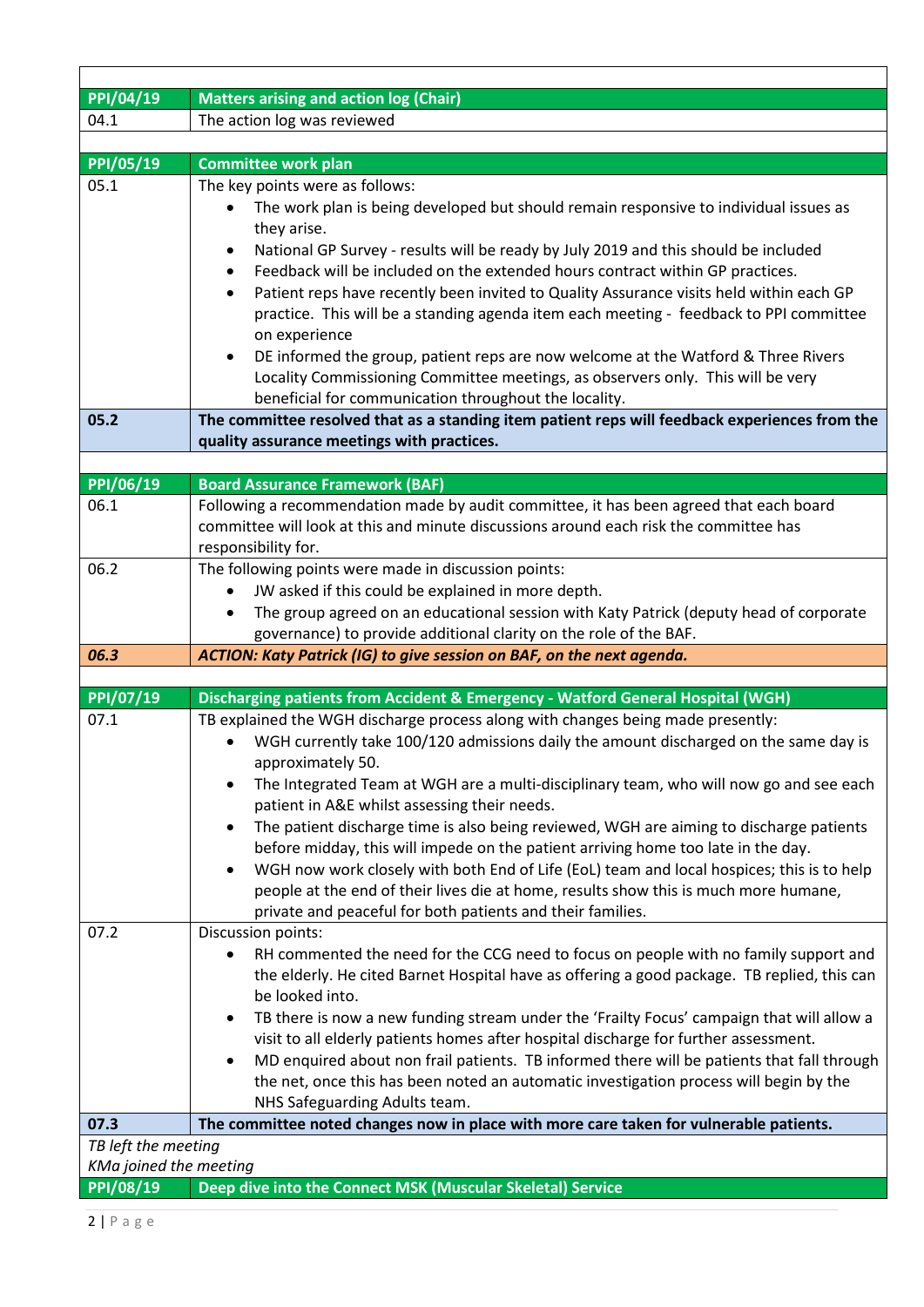| 08.1                   | AB introduced the paper with the following points:                                                                                                                                                   |
|------------------------|------------------------------------------------------------------------------------------------------------------------------------------------------------------------------------------------------|
|                        |                                                                                                                                                                                                      |
|                        | AB has been out into the community to speak with patients about their experiences with                                                                                                               |
|                        | the new service. One of the first changes made following feedback was more                                                                                                                           |
|                        | communication with patients as only one appointment text message was in place before,                                                                                                                |
|                        | a letter is now sent as well.                                                                                                                                                                        |
|                        | Further engagement with patient groups and reps is planned to give patients<br>$\bullet$                                                                                                             |
|                        | understanding on how the service is set up.                                                                                                                                                          |
|                        | LM stated that self-care is very important with both exercise sheets and self-help<br>$\bullet$                                                                                                      |
|                        | programmes.                                                                                                                                                                                          |
|                        | JR stated that a programme is to be launched with Healthwatch to give people a better                                                                                                                |
|                        |                                                                                                                                                                                                      |
|                        | understanding.                                                                                                                                                                                       |
| 08.2                   | Discussion points:                                                                                                                                                                                   |
|                        | KM informed the triage system in place sometimes isn't helpful. AB stated that the                                                                                                                   |
|                        | service was heavily researched with Dr John Hykin the Clinical MSK Lead at HVCCG, at                                                                                                                 |
|                        | triage the staff use body maps, some of the GP referrals go directly into the service and                                                                                                            |
|                        | some for self-help.                                                                                                                                                                                  |
|                        | CP stated that whilst the patient is with the GP a leaflet is handed out for information,<br>$\bullet$                                                                                               |
|                        | although there is a need to improve administration.                                                                                                                                                  |
|                        | RH felt that more availability is needed in Hertsmere locality. JR stated that this had been<br>$\bullet$                                                                                            |
|                        | escalated to the CCG board. CP added practices did need information a little sooner.                                                                                                                 |
|                        |                                                                                                                                                                                                      |
|                        | JA stated that more dissemination of information to GPs would be a good idea.                                                                                                                        |
| 08.3                   | The committee noted the service updates.                                                                                                                                                             |
| 08.4                   | <b>ACTION: AB to circulate the service leaflet to the group</b>                                                                                                                                      |
|                        |                                                                                                                                                                                                      |
| PPI/09/19              | <b>Child &amp; Adolescent Mental Health Service (CAMHS) review</b>                                                                                                                                   |
| 09.1                   | The following key points were made regarding the paper:                                                                                                                                              |
|                        | HR stated that Herts Partnership Foundation Trust (HPFT) provide all CAMHS services, an                                                                                                              |
|                        | in depth review was written in 2015 about the service and this has prompted a new                                                                                                                    |
|                        | transformation plan written in 2018.                                                                                                                                                                 |
|                        | A single gate way for the mental health needs of children and young people.                                                                                                                          |
|                        | More money has been invested into eating disorders, mental health in schools, and young                                                                                                              |
|                        | people dealing with a mental health crisis.                                                                                                                                                          |
|                        |                                                                                                                                                                                                      |
|                        | CAMHS would like to move toward a more needs model.                                                                                                                                                  |
|                        | The service is refreshed on an annual basis (October 2018) which will continue to improve                                                                                                            |
|                        | access and waiting times.                                                                                                                                                                            |
|                        | A government 'green paper' sets out the ambition that children and young people who                                                                                                                  |
|                        | need help for their mental health are able to get it when they need it.                                                                                                                              |
|                        | The most vulnerable group is 17-19 years of age. There is extra funding to help with<br>$\bullet$                                                                                                    |
|                        | mild/moderate needs. The two areas chosen for this are Hoddeston and St Albans &                                                                                                                     |
|                        | Harpenden localities - the reason is academic pressures.                                                                                                                                             |
| 09.2                   | Discussion points:                                                                                                                                                                                   |
|                        | JW suggested training for school pupils to help monitor their peers. HR informed the                                                                                                                 |
|                        | Royal College of Psychotherapy are training pupils for this very reason, Positive                                                                                                                    |
|                        |                                                                                                                                                                                                      |
|                        |                                                                                                                                                                                                      |
|                        | Behaviour, Autism and Learning Difficulties Mental Health Service (PALMS) is the sister                                                                                                              |
|                        | service for CAMHS.                                                                                                                                                                                   |
|                        | HR stated that new pathways have been set up with school health teams embedding the<br>$\bullet$                                                                                                     |
|                        | The Lancaster Model to help NHS school nurses to identify physical and mental health                                                                                                                 |
|                        | needs in both pupils and families and provides appropriate support and response                                                                                                                      |
|                        | feedback for certain aspects, one being Mental Health.                                                                                                                                               |
|                        |                                                                                                                                                                                                      |
|                        |                                                                                                                                                                                                      |
| $\overline{PPI/10/19}$ | <b>Strategic Outline Case (SOC) engagement update for information</b>                                                                                                                                |
| 10.1                   | JR stated that the next public update is 29 January 2019 at the Stanborough Centre, Watford.<br>Constraints and affordability will be discussed and the next stage will be onto an evaluation panel; |